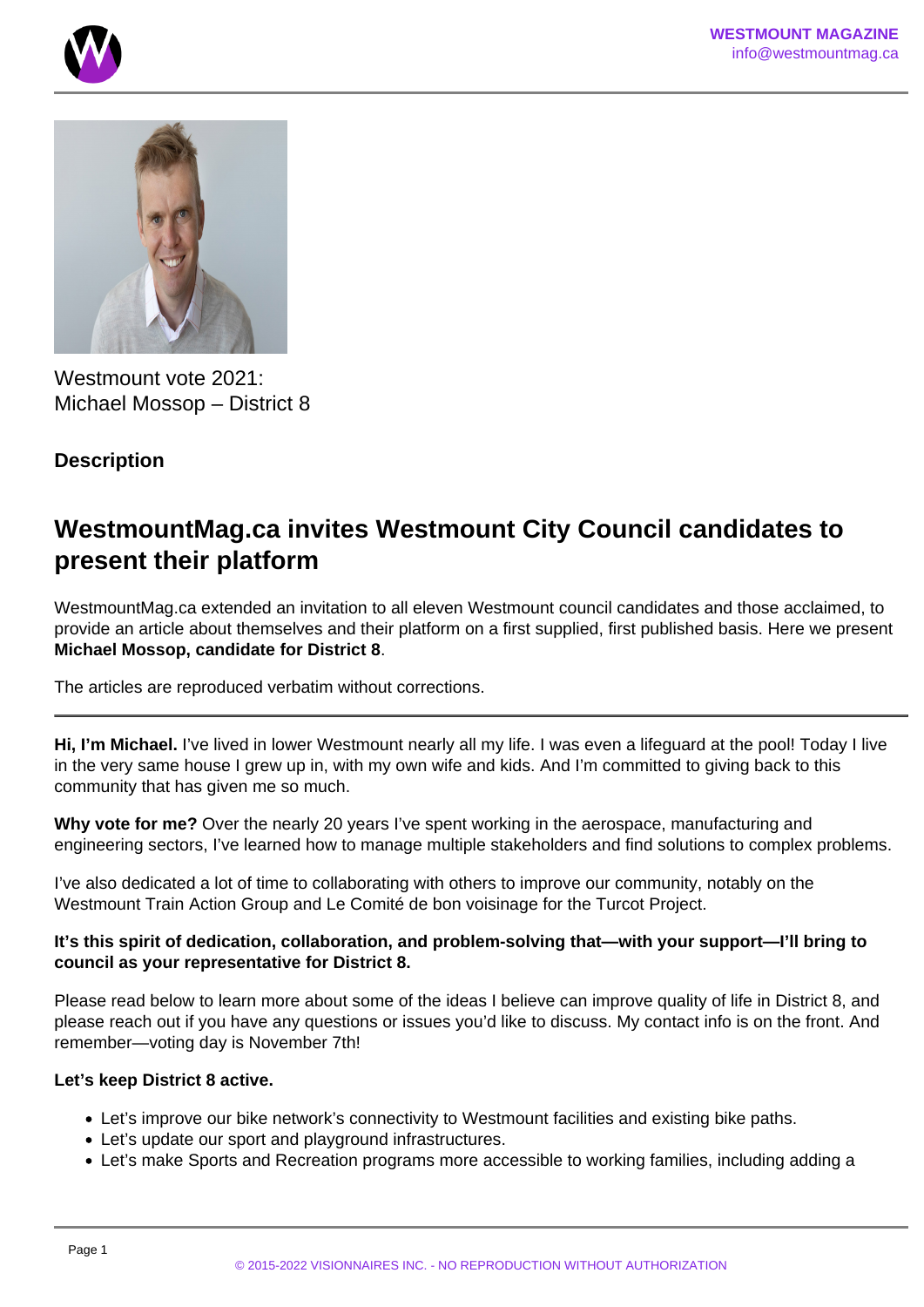daycare option for summer camp.

Let's make District 8 safer.

- Let's undertake a study on street parking and safety.
- Let's look at adding more traffic calming measures on our streets and lanes.
- Let's study and create reserve parking sections for residents on all streets.
- Let's understand the impact of the new West REM on the train schedule of our corridor and continue initiatives to reduce sound pollution.

Together, let's revitalize our community!

- Let's adopt more friendly zoning to encourage terraces and wine bars/pubs to create a vibrant atmosphere on our commercial streets.
- Let's prioritize the South-East revitalization.
- Above all, let's work together to ensure every voice is heard, that we have accurate facts and information, and that we collaborate to arrive at the right decisions for our community.

I hope that gives you a good idea of the type of representative I would be for District 8. If you have any questions or specific concerns, please don't hesitate to reach out to me on [Facebook](https://www.facebook.com/MichaelMossopDistrict8) or [MichaelMossopDist8@gmail.com](mailto:MichaelMossopDist8@gmail.com)

Image: courtesy of Michael Mossop

Read other candidate platforms

**Category**